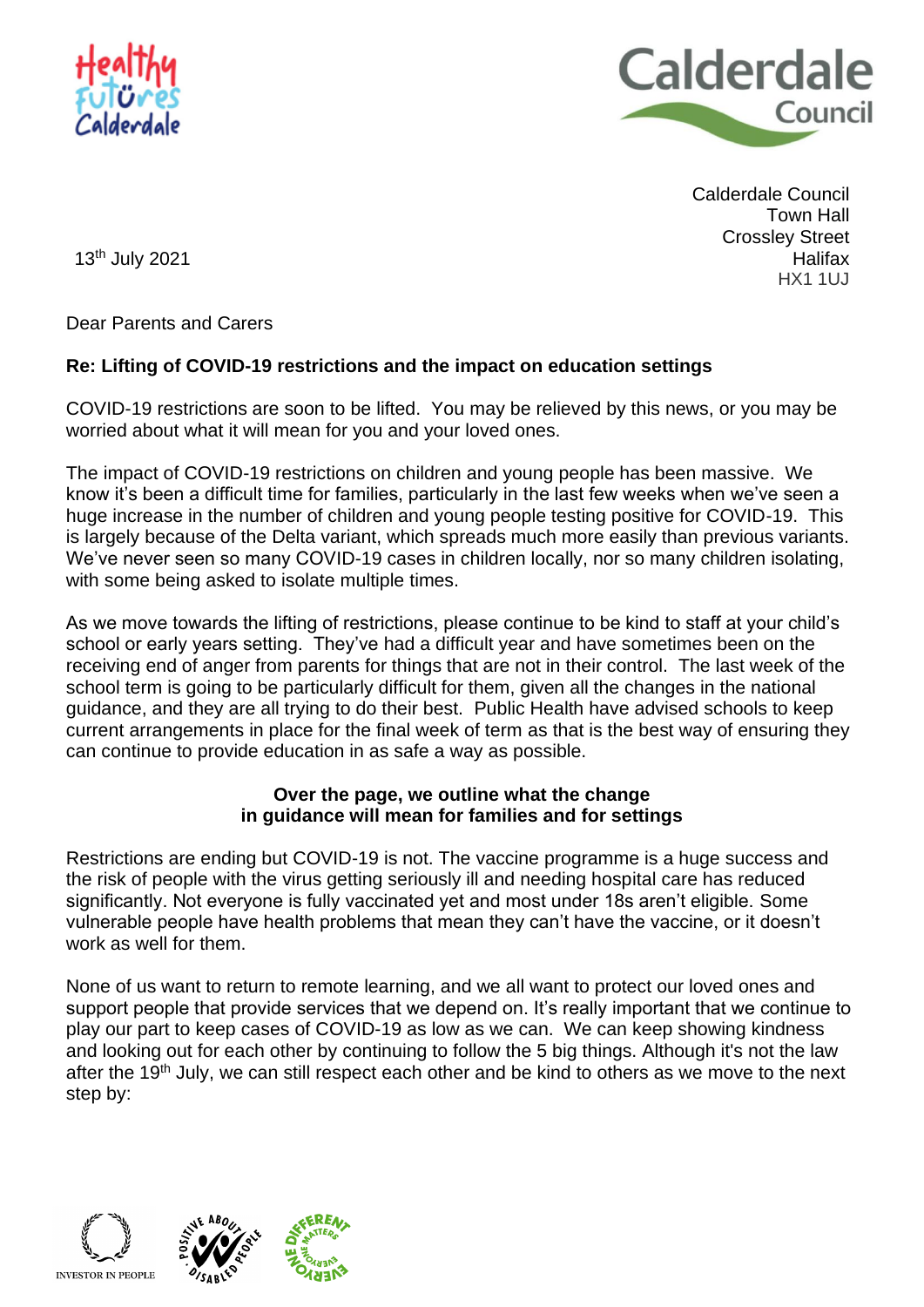- **Giving others space**
- **Wearing a face-covering in high risk places**
- **Getting a test and self-isolating if you have COVID-19 symptoms**
- **Meeting others outside where possible, and if not then letting the fresh air in**
- **Having both doses of the vaccine**

Finally, we would like to thank you for everything you've done to keep your family and community safe, and for your patience in supporting childcare settings, schools and colleges at this difficult time.

We're sure you're all looking forward to having a great summer break and a return to something approaching normality as we move forward. Take care, both of yourselves and others. Hopefully we'll be in a much stronger position come the start of the next school year. Kind regards,

If you or your child have any concerns about COVID-19, contact the Healthy Futures Calderdale school nursing team by phone on **0303 330 9974** or by text on **07480 635297 (young people)**  or **07507 332157 (parents/carers)**.

Kind regards,

Deborah Harkins Julie Jenkins

Director of Public Health Director of Children and Young People's Services